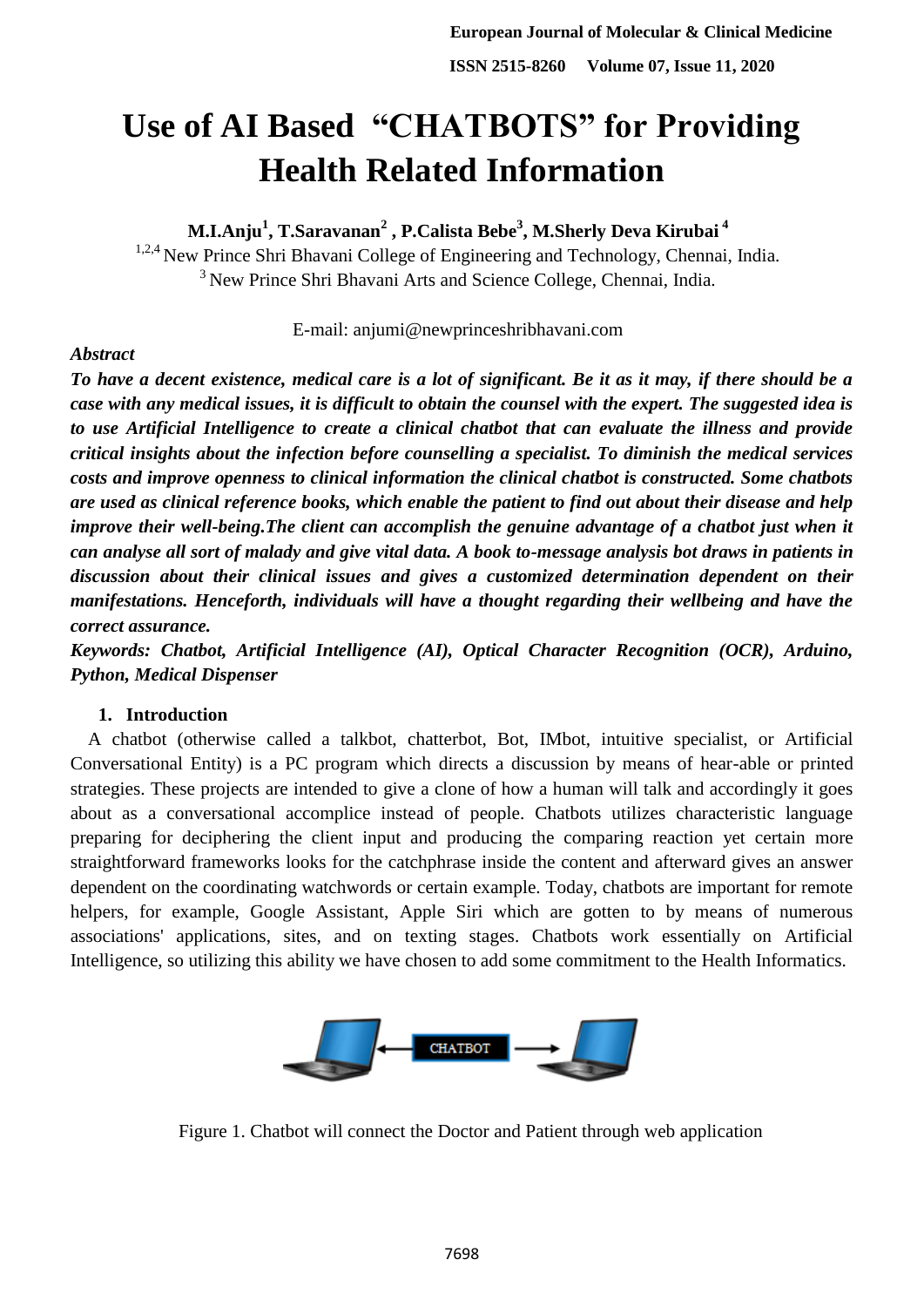Artificial Intelligence takes a shot at the guideline of human insight that can execute assignments from more easy to even intricate. Computerized reasoning gives the preeminent capacity to copy the human perspective and carrying on to a PC. A portion of the exercises in Artificial insight incorporates discourse acknowledgment, learning and arranging. As of late, Artificial Intelligence assumes a significant part in medication and medical care. Man-made reasoning is utilized in the medical services industry for giving medications, treating patients and careful techniques in the activity theatre.

Man-made reasoning projects have been created and applied to practices, for example, physical checkups, analysis measure, giving medication, persistent observing and care. Moreover, emergency clinics are looking to AI answers for help operational activities that expansion cost sparing, improve quiet fulfilment, and fulfil their workforce needs.

## *1.1Literature Survey*

Here the investigation depends on to perceive side effects, temperature, pressure and different variables of the patient and settling the minor ailments with reasonable prescriptions utilizing AI strategies. This point of the investigation is to kill the view of self-medication and the utilization of medical care talk bots including their advantages, difficulties and significant uses to patients. The arrangements utilizing visit bot which are portraying in this examination are summoned from a portion of the accompanying papers.

a) "A novel approach for medical assistance using trained chatbot", - Divya Madhu ; C. J. Neeraj Jain IEEE 2017

Here, the AI can foresee the ailments dependent on the indications and give the rundown of accessible medicines. The System can likewise give the piece of the medications and their recommended employments. It causes them to take the right treatment where you can discover your medical issue just by entering manifestations or simply filtering an ECG or you can check whether the recommended medication should be utilized the manner in which you are advised to. At that point it will assist us with deriving the issue and to confirm the arrangement. The proposed thought is to make a framework with man-made reasoning that can meet the necessities. Thus the individuals can have a thought regarding their wellbeing and can have the correct assurance.

b) "The chatbot feels you - a counseling service using emotional response generation", - Dongkeon Lee;Kyo-Joong Oh IEEE 2017

This paper recommended to present a novel visit bot framework for mental guiding assistance. This framework comprehends substance of discussion dependent on late normal language handling (NLP) techniques with feeling acknowledgment. It faculties enthusiastic move through the persistent perception of discussion. To fabricate different feeling grouping models, various enthusiastic marked information are utilized in this examination and it improved outcome for feeling acknowledgment altogether. Additionally, it produces customized advising reaction from client contribution, to distinguish conversational setting, client feeling and anticipated response. More sensible and ceaseless feeling acknowledgment will improve emotional well-being care analyze. It will be more appropriate clinical mental comfort in moral view too.

c) "Development of a computer-aided system for automating production of tactile maps and itsusability evaluation", - M. Grossi, M. Lanzoni, A. Pompei, R. Lazzarini, D. Matteuzzi, and B. Riccò IEEE 2018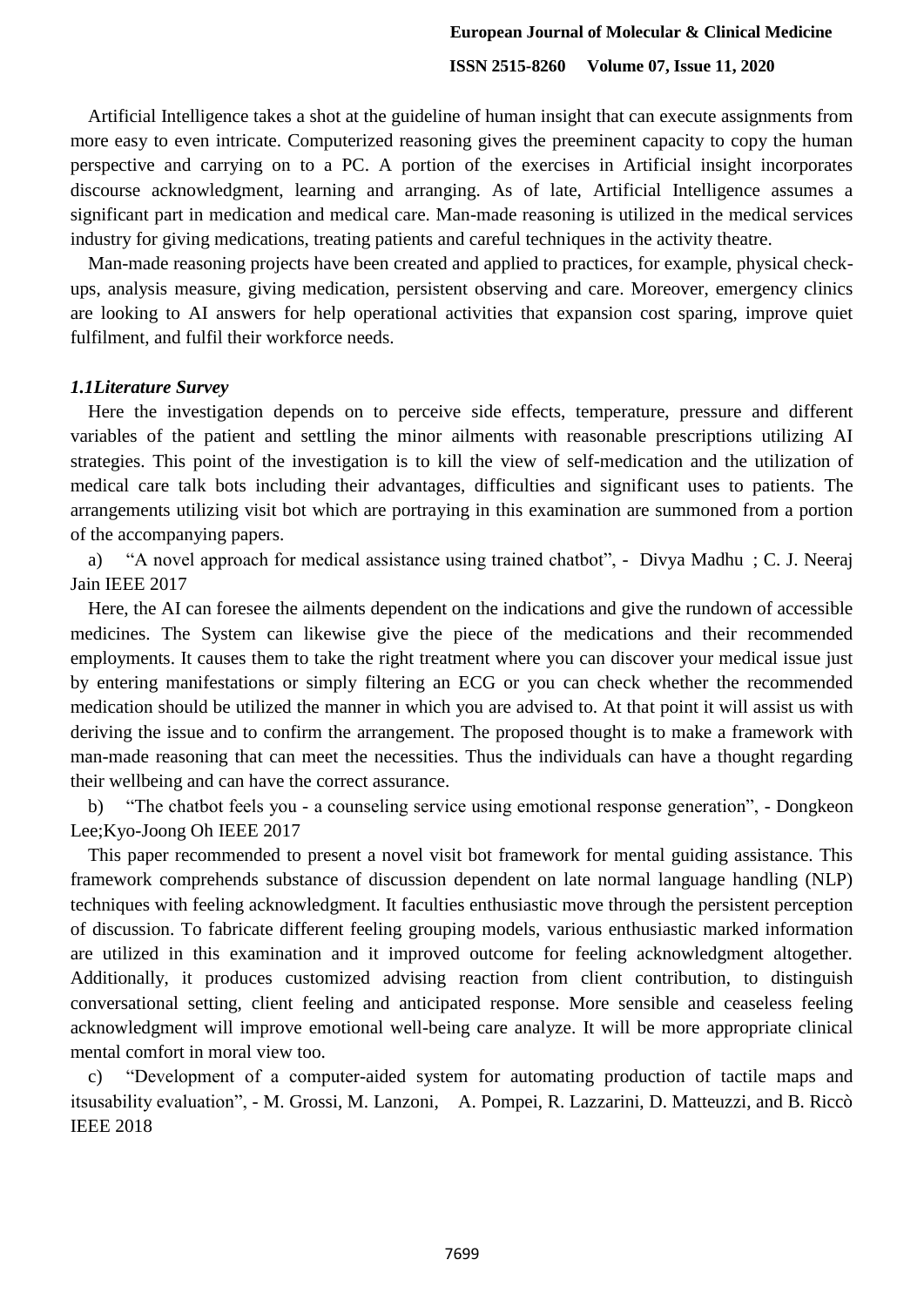#### **European Journal of Molecular & Clinical Medicine**

## **ISSN 2515-8260 Volume 07, Issue 11, 2020**

In this paper, material illustrations are created. Material designs are only they are pictures that utilization raised surfaces so an outwardly impeded individual can feel them. Material guides are utilized by dazzle and mostly located individuals while exploring around a situation, and they are likewise utilized before a visit for direction purposes. Creating material guides is a significant exertion to carry daze individuals to more self-upheld life. In light of this foundation, we are building up a framework for robotizing creation of material guides from hand-drawn figures.

d) "A Chatbot-supported Smart Wireless Interactive Healthcare System for Weight Control and Health Promotion", - Chin-Yuan Huang ; Ming-Chin Yang IEEE 2018

This visit bot intends to encourage target information gathering and transmission in an ongoing way and the arrangement called "Savvy Wireless Interactive Healthcare System" (SWITCHes). Individuals who are overweight and fat have a more serious danger of creating genuine illnesses and wellbeing conditions. As cell phones have quickly picked up standard ubiquity, portable applications are utilized in general wellbeing as mediation to monitor consumes less calories, action just as weight, which is regarded more precise than depending on client's self-report measure, for weight the board. In light of the client information obtained from SWITCHes application and the helper information from clinical instruments, not just SWITCHes application can draw in client with custom-made criticism in an intelligent manner, as far as man-made brainpower controlled wellbeing chatbot, however the medical services proficient can give the more exact clinical guidance to client too.

e) "EMMA: An Emotion Aware Well-being Chatbot", - Daniel McDuff ; Asma Ghandeharioun IEEE 2019

The framework "EMMA" is called as EMotion Aware mHealth Agent. It is the principal bot to present the idea of ENQUIRY BASED LEARNING that permits clients to express their issues to discover arrangement choices. The talk bot is made for giving genuinely proper miniature exercises in a sympathetic way. The framework can be reached out to identify a client's temperament simply from PDA sensor information. The outcomes show this customized AI model was seen as agreeable through self-reports of feeling from clients. It utilizes progressed intellectual taking in abilities to gain from client discussions and practices to suggest high customized learning.

#### *2. System Architecture*

In rustic zones the specialists won't be accessible in the emergency clinic for every minute of every day. This is the serious issue looked in the vast majority of the rustic zone clinics. The answer for this issue is our task (AI based Chabot). This AI based chatbot will give wellbeing related data dependent on the patients' indications. A web application is made utilizing Python Software. With the utilization of the web application the AI based Chatbot will interface the specialist and patient as appeared in Figure 1. The talk bot will be gotten to in country region medical clinics when the specialist isn't accessible. The head nurture in the medical clinic will assist the patients with getting to the Chat Bot. The patients can visit with the chatbot and notice their indications utilizing numerous decision questions. Then the specialist will have the option to see the visit and examine the manifestations. In light of the indications the tablet is given by the specialist through chatbot.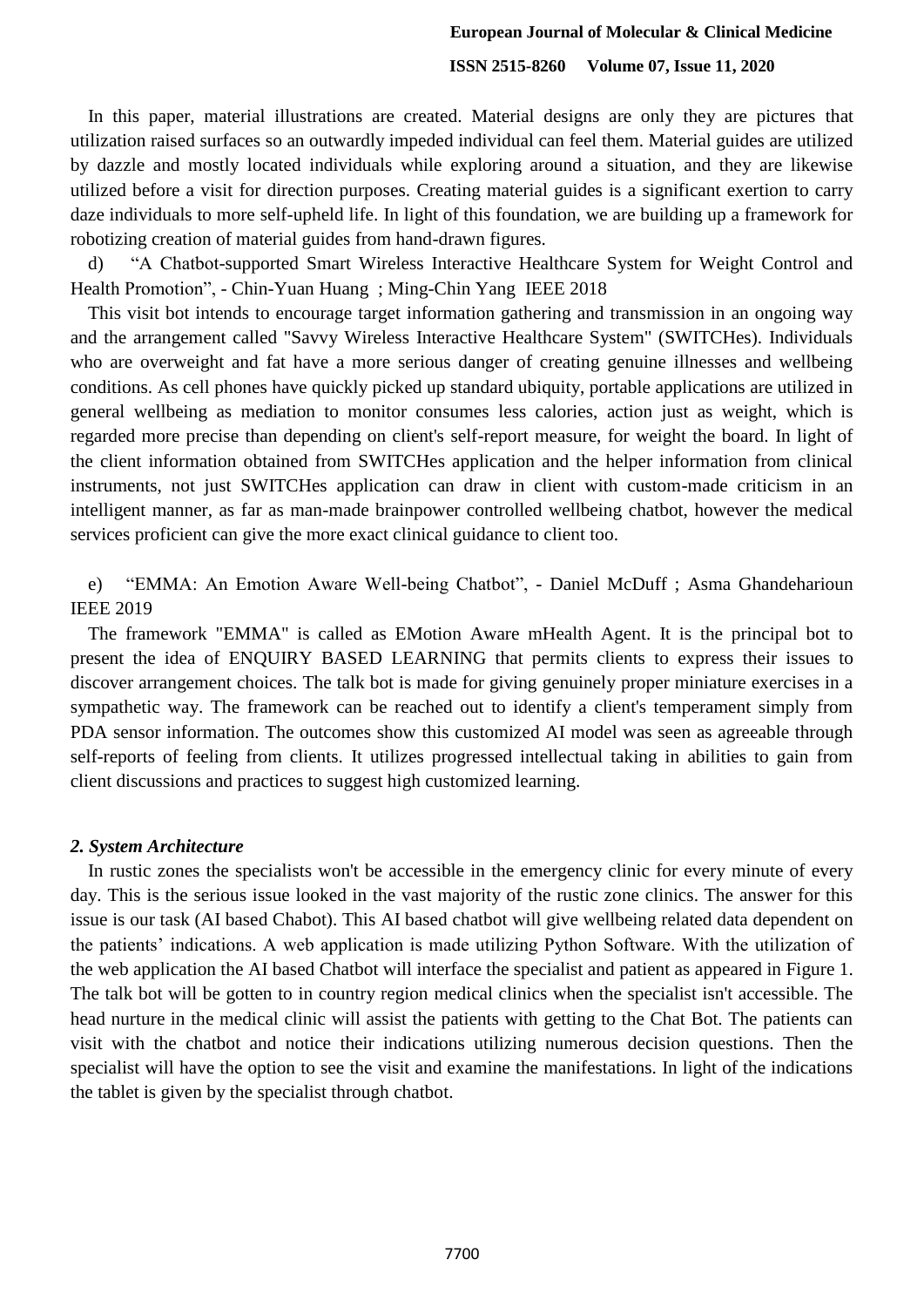This AI based Chatbot comprises of equipment and programming segments such as:

a) Arduino Microcontroller

The Arduino Uno is a microcontroller board is used here. It is dependent on the ATmega328 (datasheet). It contains all that expected to help the microcontroller; basically associate it to a PC with a USB link or force it with an AC-to-DC connector or battery to begin. The Arduino Uno can be controlled by means of the USB association or with an outer force gracefully.

## b) Temperature Sensor

The temperature sensor utilized in chatbot is LM35. The LM35 arrangement are exactness coordinated circuit temperature gadgets with a yield voltage directly relative to the Centigrade temperature. The LM35 gadget has a favourable position over direct temperature sensors aligned in Kelvin, as the client isn't needed to take away an enormous steady voltage from the yield to get helpful Centigrade scaling. The LM35 gadget doesn't need any outer adjustment or managing to give regular exactness. Here the temperature sensor will deduct the internal heat level of the Patients. At the point when the patient places his/her finger on the temperature sensor, the internal heat level of the patient is deducted.

c) Heartbeat Sensor

It is a sensor intended to give computerized yield of heart beat when a finger is set on it. At the point when the heart beat locator is working, the beat LED streaks as one with every heartbeat. This computerized yield can be associated with microcontroller legitimately to quantify the Beats Per Minute (BPM) rate. It deals with the guideline of light adjustment by blood course through finger at each heartbeat. At the point when the patient places his/her finger in the middle of the IR and MOC the beat rate is distinguished and the yield can be taken from the yield pin which is interfaced with the microcontroller.

d) Audio Power Amplifier

Audio power amplifier will improve the low force electronic sound signs to a level that is sufficiently high for driving amplifiers or earphones. At the point when the Chatbot poses the encircled inquiries, the sound force enhancer will improve the low force sound signs.

e) LCD Display

Liquid Crystal Display is the innovation that is utilized since decades as level board show innovation. It is an electronically adjusted optical gadget that assists with delivering pictures in shading or monochrome. Here Liquid Crystal Display is utilized showcase the name of the tablet. The tablets recommended by the specialist will be shown in LCD and it will be given to the patient.

f) Voice Board

The voice board used utilized in our chatbot is ISD1700. ISD1700 voice module is a straightforward and useful circuit board, which can know and ace the ISD1700 arrangement chip rapidly. It additionally has vAlert (Voice Alert) include that can be utilized as another message pointer. With vAlert, the gadget streaks an outside prompted demonstrate that another message is available. The voice board in Chat Bot will play out a few alternatives, for example, "Start Record", "Stop Record", "Eradicate", "Forward" and so on.

# g) Python Software

Python Software is used here. This is essentially on the grounds that Python is outfitted with AIML (Artificial Intelligence Mark-up Language), which makes it incredibly simpler to create sentence structure for complex chatbot highlights. Building AI utilizing Python is tedious and it exceptionally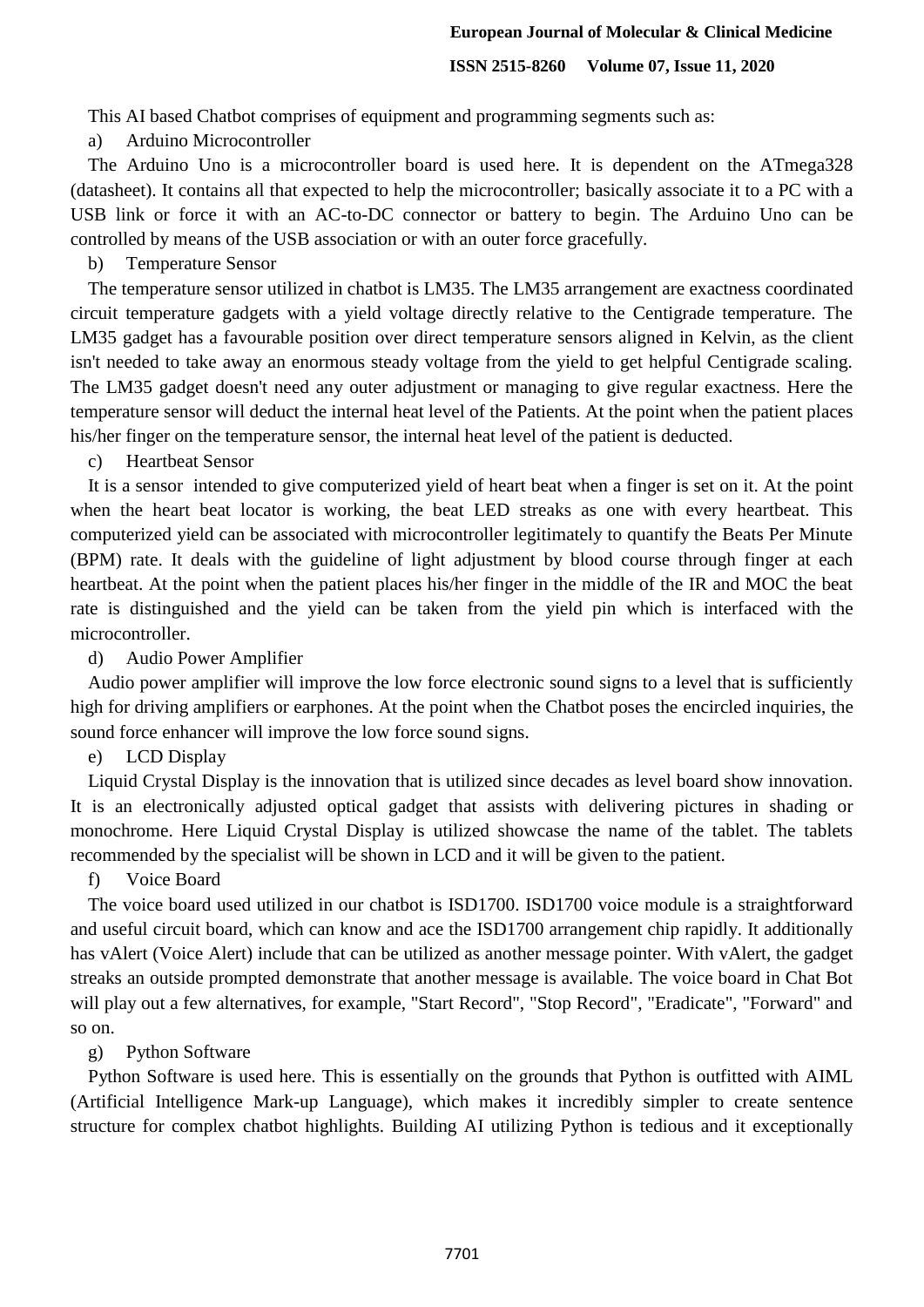secluded and intuitive code with high similarity over numerous stages. Utilizing python programming the inquiries are surrounded.

The encircled inquiries will be shown in the web application and different decisions are furnished with partner to it. In light of their side effects the patients will pick any of the numerous decisions. It is more shrewd in understanding the data sources given by the client and it is equipped for reacting in a more explicit, precise and setting based data.

h) Medical Dispenser

An automatic medical dispenser with a contained pill apportioning system and a storeroom for the majority of pills that can be administered dependent on the client prerequisite. Every one of these frameworks are observed by a focal chip, which is customized to get contribution from the client and control everything the fundamental segments needed to administer the prescription mentioned by the client. The plan depends on straightforwardness and the usages of ease materials and parts that can be effectively accessible. The remedy is readied utilizing a product application that is explicitly intended to get the area of the separate pills in the container with the assistance of a disconnected information base that contains all the medication subtleties accessible in the distributor. The remedy is shown in LCD show containing the measurement and afterward it is being prescribed to the clinical allocator to unlatch the particular wrack according to the solicitation. The clients can get the medications for their medical problems. When the cycle is finished, the unlatching entryway is motioned by the microcontroller to close the clinical distributor.



Figure 2. Block diagram of Chatbot

Here, the chatbots complete the task of specialists, one in the medical services community and other with the specialist. The usage of man-made consciousness in emergency clinic where people's lives could be being referred to, even now begins apprehensions in people. A similar inquiry raises when that errand to be allocated to human staff. This medical care chatbot framework will assist emergency clinics with giving medical care backing to day in and day out, it reactions snappy too. At first the patients are given a client name and secret key to get to the chatbot. Physically their name, age and sexual orientation are given as contributions to the chatbot. The patient's internal heat level and heart beat is dictated by the sensors which are attached with the framework. A programmed clinical allocator is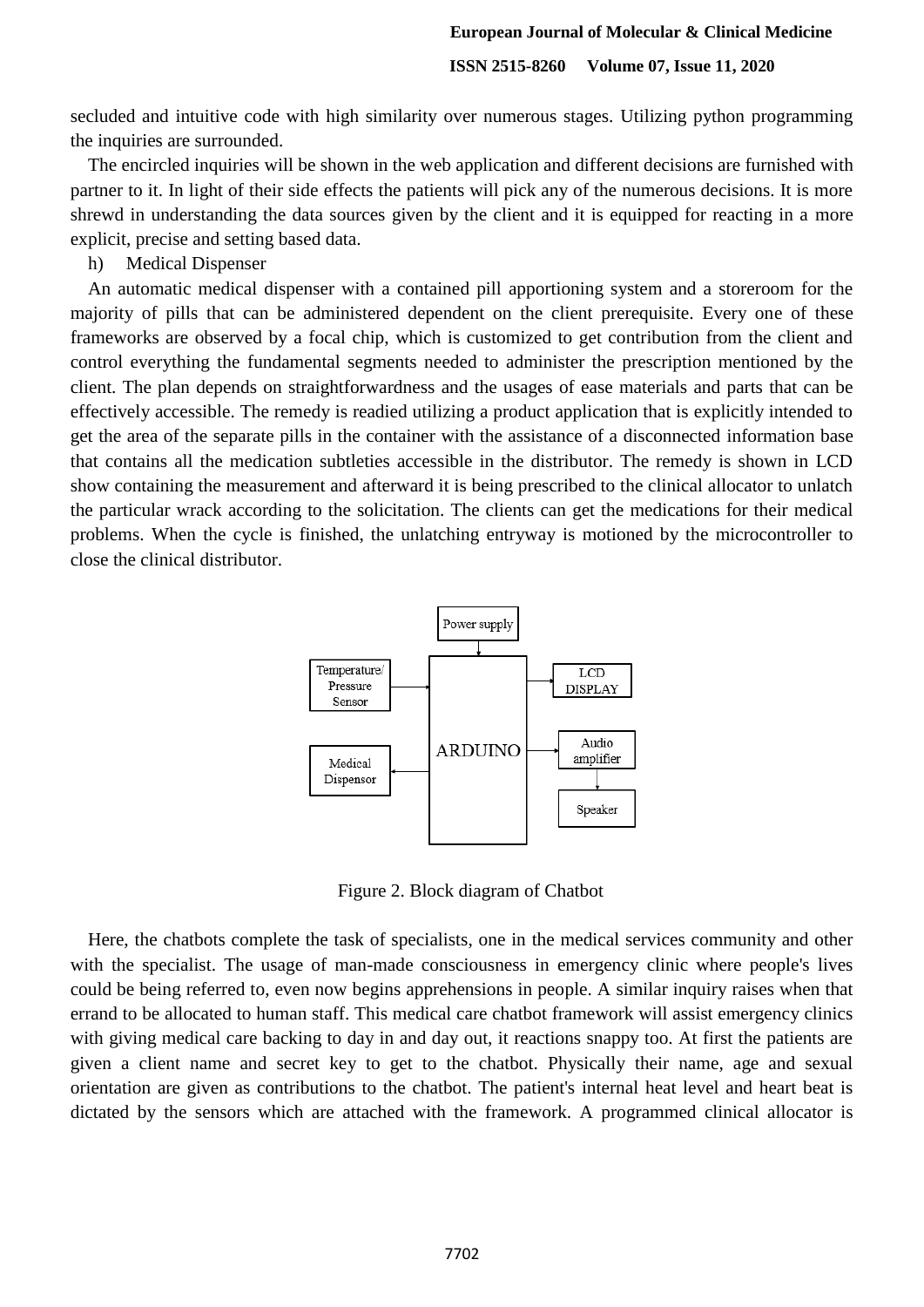likewise given along the framework. A book to message determination bot takes part in discussion with the patients in regards to their clinical issues.

In light of finding the specialist will recommend the medication to the chatbot which is put in the clinic. The medications will be given to the patients with the assistance of programmed clinical allocator. Medication recommended by the specialist will likewise be shown with the assistance of LCD Display. Here the Arduino microcontroller controls the sensors, clinical gadget, LCD show and the sound force intensifier. Other than the recommended time the specialists can help the patients through this framework.

As appeared in Figure 2 Arduino microcontroller will get to the sensors, clinical container, LCD show and the sound force enhancer. The force flexibly is given to the Arduino microcontroller. The Arduino Uno is a microcontroller board dependent on the ATmega328. When the temperature and weight is noted down it is sent to the chatbot with the assistance of this Arduino. Arduino helps the chatbot in speaking with the assistance of sound force enhancer and speaker by changing the voice. When the medication is recommended it will be shown in the LCD with the assistance of the Arduino. Arduino likewise controls the clinical gadget and gives the necessary medication.

## **IV. RESULT & ANALYSIS**

As appeared in Figure 3 the information base of the patients are put away in DB Browser. Here the client name and secret word can for the patients to get to the chatbot.



Figure 3. Database of the Patients are stored in the above application

 $\frac{1}{2}$  =\*= coding: utf=8 =\*

| from flask import Flask, render template, request, session     |
|----------------------------------------------------------------|
| import salite3                                                 |
| import aiml                                                    |
| from seminar2 progress import sntnce as s                      |
| import random                                                  |
| import re                                                      |
| from mappings import map keys                                  |
| import os                                                      |
| AUTH KEYWORDS = ['login', 'appoint', 'cold', 'info', 'status'] |
| $app = False( name )$                                          |
| $app.setcret$ key = $os.urandom(24)$                           |
| $bottom = "P8-Bot"$                                            |
|                                                                |
| $@app.\nrowt ("/")$                                            |
| def home():                                                    |
| global botName                                                 |
| $s$ ession['sid'] = random.randint(1,10000) #uuid.uuid4()      |
| k.learn("std-startup.xml")                                     |
| k.respond("load aiml b", session.qet('sid'))                   |
| botName = k.getBotPredicate("name")                            |
| k.setPredicate('email', '', session.get('sid'))                |
| return render template ("index.html")                          |
|                                                                |
| @app.route("/get")                                             |
| def get bot response():                                        |
| userText = request.args.get('msg')                             |
| return (start(userText))                                       |
| sent check = $s$ . Sent Similarity()                           |
|                                                                |
| $k =$ aiml.Kernel()                                            |
| #k.learn("std-startup.xml")                                    |
| #k.respond("load aiml b")                                      |
| #botName = k. getBotPredicate ("name")                         |

Figure 4. Python Program for framing the questions in Chatbot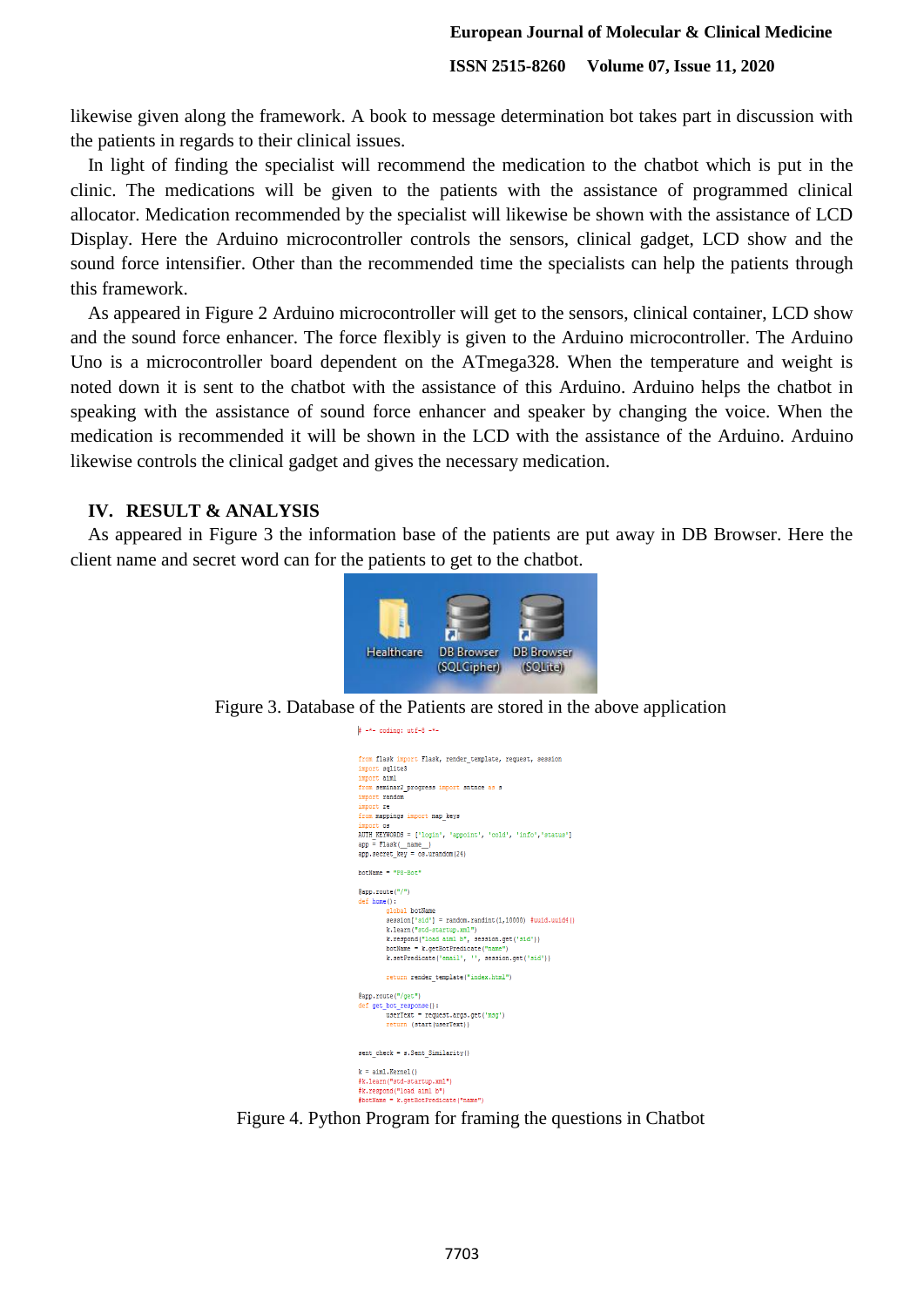| C:\Windows\System32\cmd.exe - python chat with me.py                                                                                                                                                                                                                                             |
|--------------------------------------------------------------------------------------------------------------------------------------------------------------------------------------------------------------------------------------------------------------------------------------------------|
| Microsoft Windows [Version 10.0.10240]<br>(c) 2015 Microsoft Corporation. All rights reserved.                                                                                                                                                                                                   |
| C:\Users\HP\Desktop\Healthcare\health>python chat with me.py<br>* Serving Flask app "chat with me" (lazy loading)<br>* Environment: production<br>WARNING: This is a development server. Do not use it in a production deployment.<br>Use a production WSGI server instead.<br>* Debug mode: off |
| * Running on http://127.0.0.1:5000/ (Press CTRL+C to quit)<br>127.0.0.1 - - [25/Jan/2020 10:12:43] "GET / HTTP/1.1" 200 -<br>127.0.0.1 - - [25/Jan/2020 10:12:47] "GET /static/style.css HTTP/1.1" 200 -<br>127.0.0.1 - - [25/Jan/2020 10:12:48] "GET /favicon.ico HTTP/1.1" 404 -               |
|                                                                                                                                                                                                                                                                                                  |
|                                                                                                                                                                                                                                                                                                  |
|                                                                                                                                                                                                                                                                                                  |
|                                                                                                                                                                                                                                                                                                  |

Figure 5. The link for the web application will be generated by the Python software

| Health care chatbot                                                           |
|-------------------------------------------------------------------------------|
| Hi I am Med BotHow cam i help U                                               |
| login                                                                         |
| Please provide me your username!                                              |
| helan@gmail.com                                                               |
| Please provide me your password too!                                          |
| helan@gmail.com                                                               |
| You are logged in successfully!                                               |
| appoint                                                                       |
| Your current order details ('Ramu\n', 'Cardiologist',<br>$'12:00 \text{ pm}'$ |
| Send<br>Type                                                                  |

Figure 6. Text to text diagnosis bot engages in conversation with the patients regarding their medical issues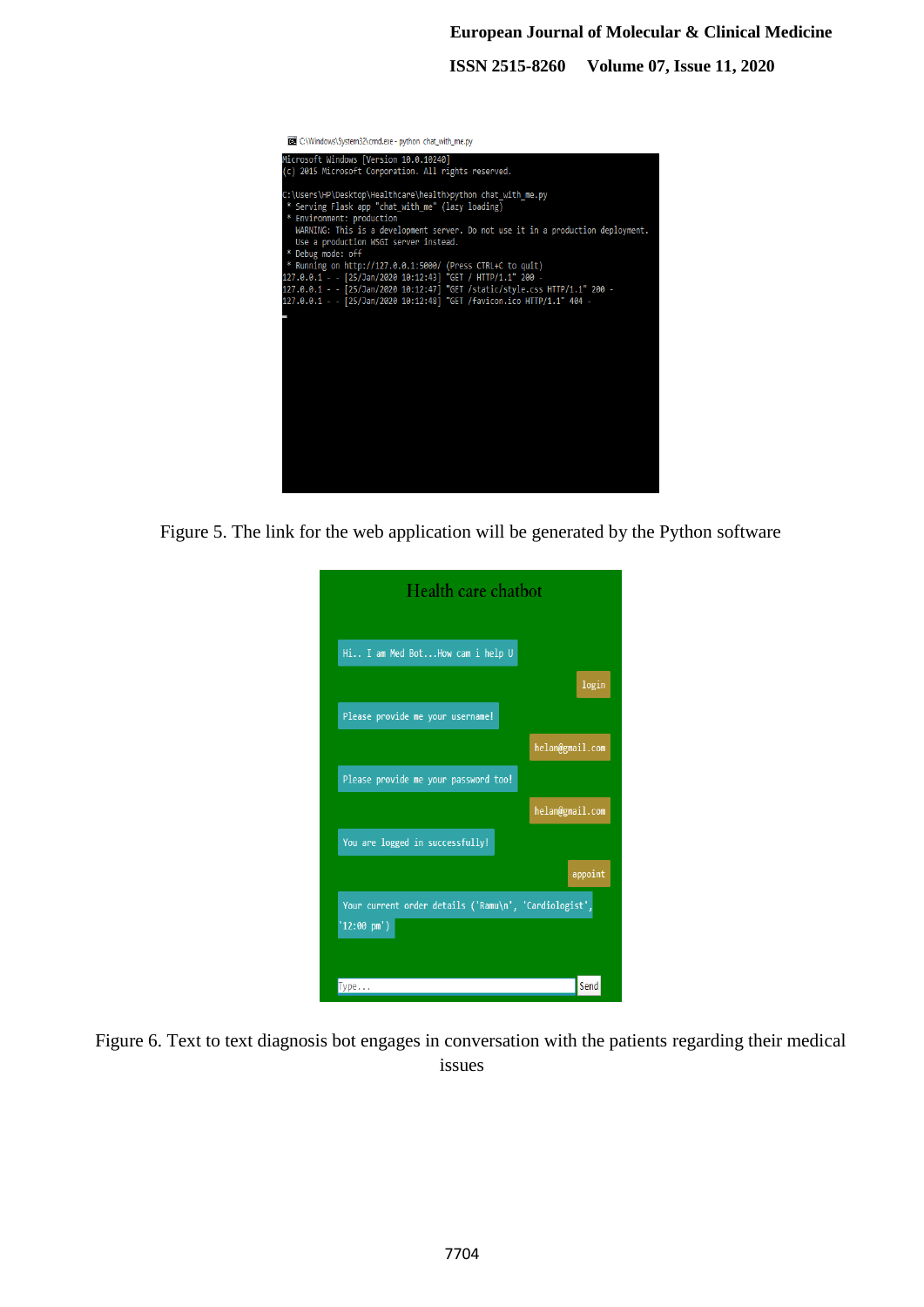# **V. CONCLUSION**

From the survey of different diaries, it is inferred that, the utilization of Chatbot is easy to understand and can be utilized by any individual who realizes how to type in their own language in versatile application or work area variant. A clinical chatbot gives customized analyse dependent on side effects. Later on, the bot's side effect acknowledgment and finding execution could be significantly improved by including support for more clinical highlights, for example, area, length, and power of indications, and more definite manifestation depiction. The execution of Personalized Medical right hand vigorously depends on AI calculations just as the preparation information. Finally, the usage of customized medication would effectively spare numerous lives and make a clinical mindfulness among the individuals. As said previously, the future period is the time of informing application since individuals going to invest more energy in informing application than some other applications. In this way clinical chatbot has wide and immense future degree. Regardless of how far individuals are, they can have this clinical discussion. The main necessity they need is a basic work area or cell phone with web association. The proficient of the chatbot can be improved by including more blend of words and expanding the utilization of information base so that of the clinical chatbot could deal with all kind of maladies. Indeed, even voice discussion can be included the framework to make it all the more simple to utilize.

# **References**

- [1]SimonHoermann, Kathryn L McCabe, David N Milne, Rafael A Calvo1, *"Application of Synchronous Text Based Dialogue Systems in Mental Health Interventions: Systematic Review"*, Journal of Medical Internet Research, volume: 19, issue 8, August 2017.
- [2]Saurav Kumar Mishra, DhirendraBharti, Nidhi Mishra, *"Dr.Vdoc: A Medical Chatbot that Acts as aVirtual Doctor",* Journal of Medical Science and Technology, Volume: 6, Issue 3, 2017.
- [3] DivyaMadhu,Neeraj Jain C. J, ElmySebastain, ShinoyShaji, AnandhuAjayakumar, *"A Novel Approach for Medical Assistance Using Trained Chatbot"*, International Conference on Inventive Communication and Computational Technologies(ICICCT 2017).
- [4]HameedullahKazi,B.S. Chowdhry,ZeeshaMemon, *"MedChatBot: An UMLS based Chatbot for Medical Students",* International Journal of Computer Applications (0975 – 8887)Volume 55– No.17, October 2016.
- [5]DoinaDrăgulescu,AdrianaAlbu*,"Medical Predictions System",* International Journal of Engineering Research and Applications , ISSN: 2248-9622 ,Vol. 2, Issue 3 , pp.1988- 1996, May-Jun 2015.
- [6]Abbas SaliimiLokman, JasniMohamadZain,FakultiSistemKom puter, KejuruteraanPerisian," *Designing a Chatbot for Diabetic Patients*", ACM Transactions on management Information Systems (TMIS), Volume 4, Issue 2, August 2015.
- [7]PavlidouMeropi,Antonis S. Billis,Nicolas D. Hasanagas,CharalambosBratsas,Ioanni sAntoniou,Panagiotis D. Bamidis*,"Conditional Entropy Based Retrieval Model in Patient-Carer Conversational Cases*",2017 IEEE 30th International conference on Computer-Based Medical System. 7 Page 1-7 © MAT Journals 2018. All Rights Reserved Journal of Web Development and Web Designing Volume 3 Issue